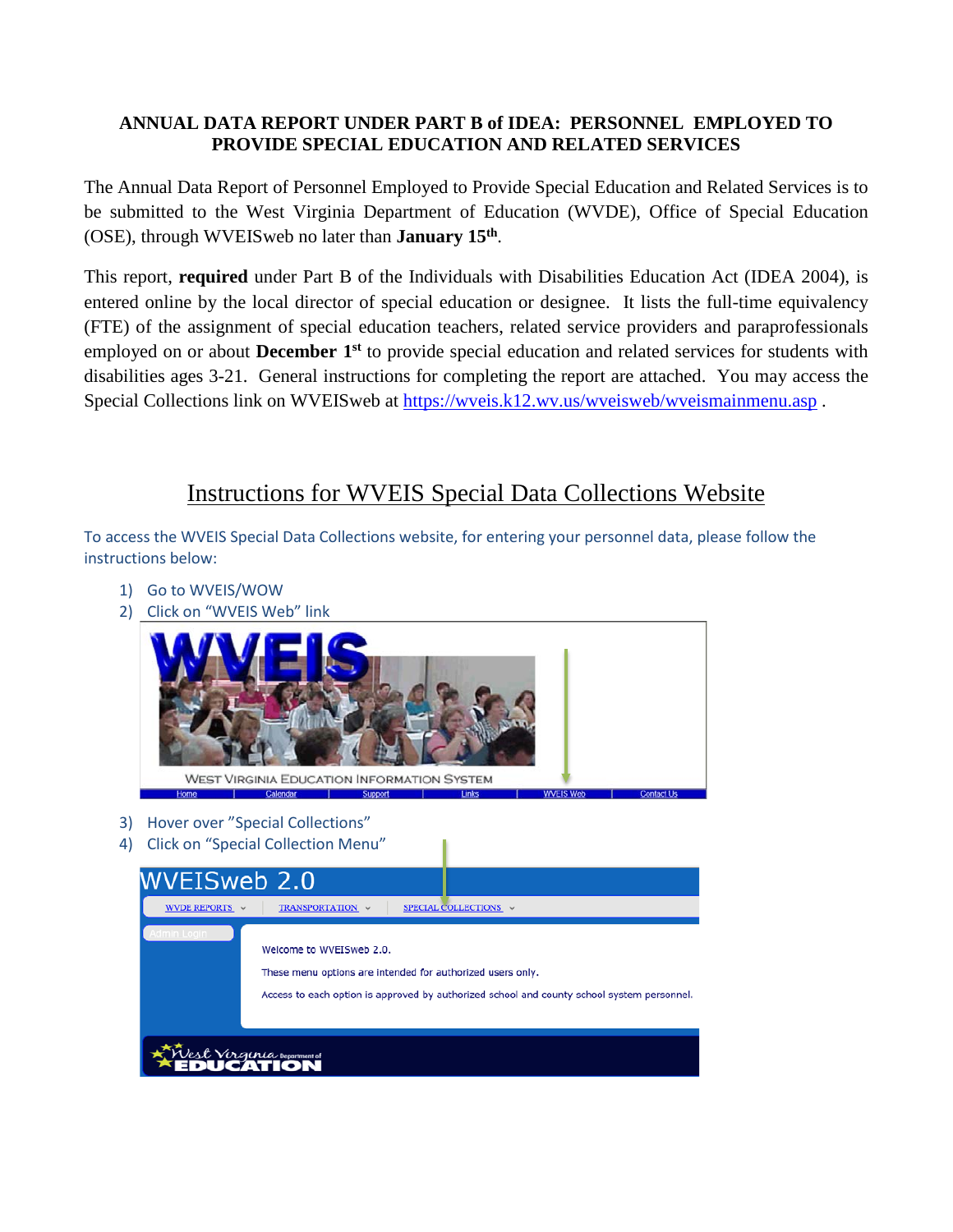- 5) Enter WVEIS login and password
- 6) Click on "Create/Edit"
- 7) Under "Create/Edit" you will then Click on "Special Education"

| <b>WVEIS</b> |      |                                    |                  |                      |
|--------------|------|------------------------------------|------------------|----------------------|
| Create/Edit  | View | Notify WVEIS<br>$\bar{\mathbf{v}}$ | Help             | Logout<br>$\sim$     |
|              |      |                                    |                  |                      |
|              |      |                                    |                  | <b>Please Log In</b> |
|              |      |                                    | <b>Username:</b> |                      |
|              |      |                                    | Password:        | Enter                |

8) Change "Set Fiscal Year"



9) Click on each link; N070, N099, and N112

#### 10) Fill in all info

| .                                                                                                                                                |                        |                |
|--------------------------------------------------------------------------------------------------------------------------------------------------|------------------------|----------------|
| Special Data Collections                                                                                                                         |                        |                |
| Create/Edit<br>View                                                                                                                              | Notify WVEIS<br>÷<br>٠ | Help<br>Logout |
| <b>Special Education Menu</b><br>N070 Teachers (FTE) Entry<br>N099 Related Services Personnel Entry<br>N112 Paraprofessionals Entry<br>THE JAMES | N070,<br>N099,<br>N112 |                |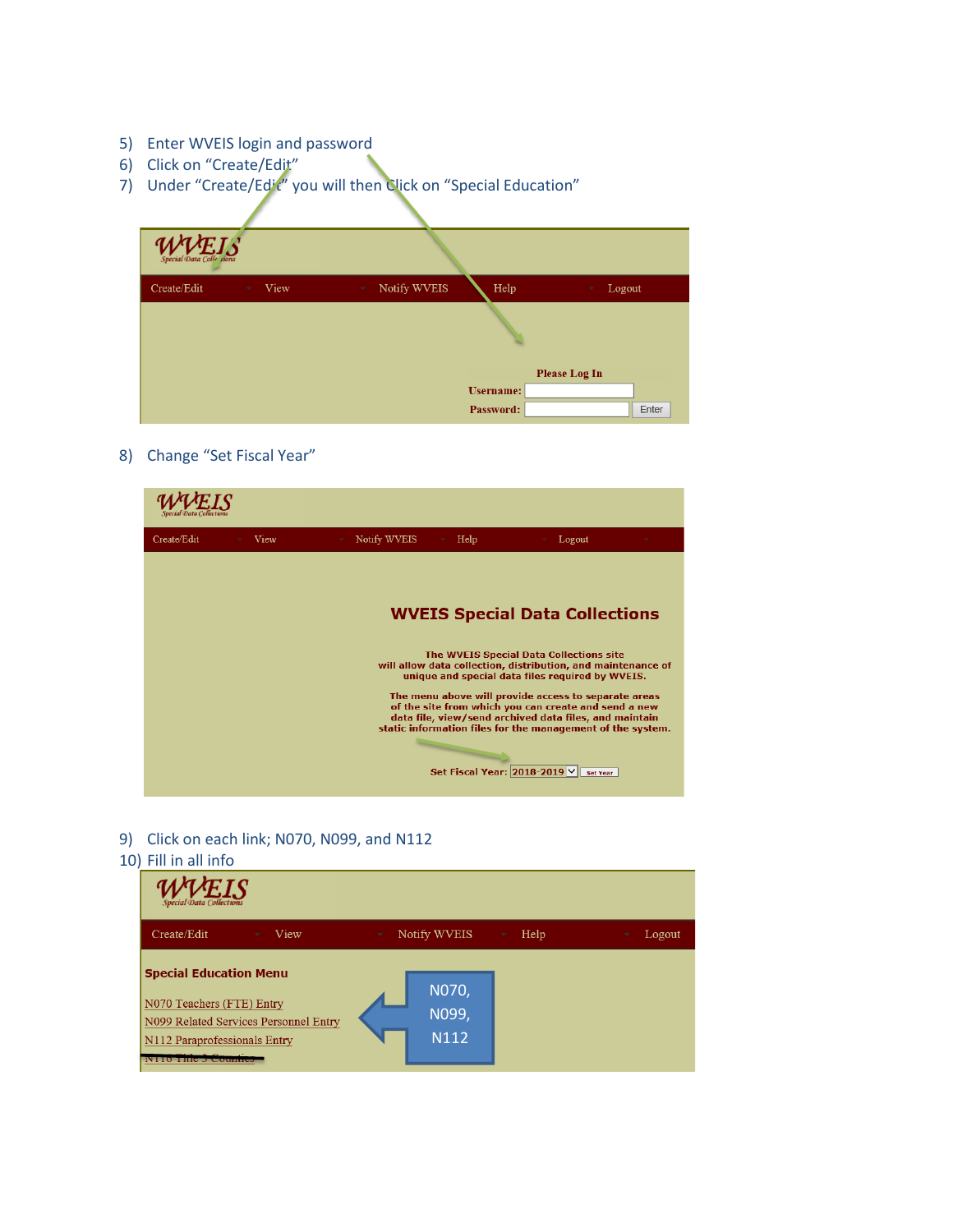- 11) Once info is filled in **there is no submit button**
- 12) There is **no need to "Notify WVEIS"**
- 13) Once all info is entered you have completed the report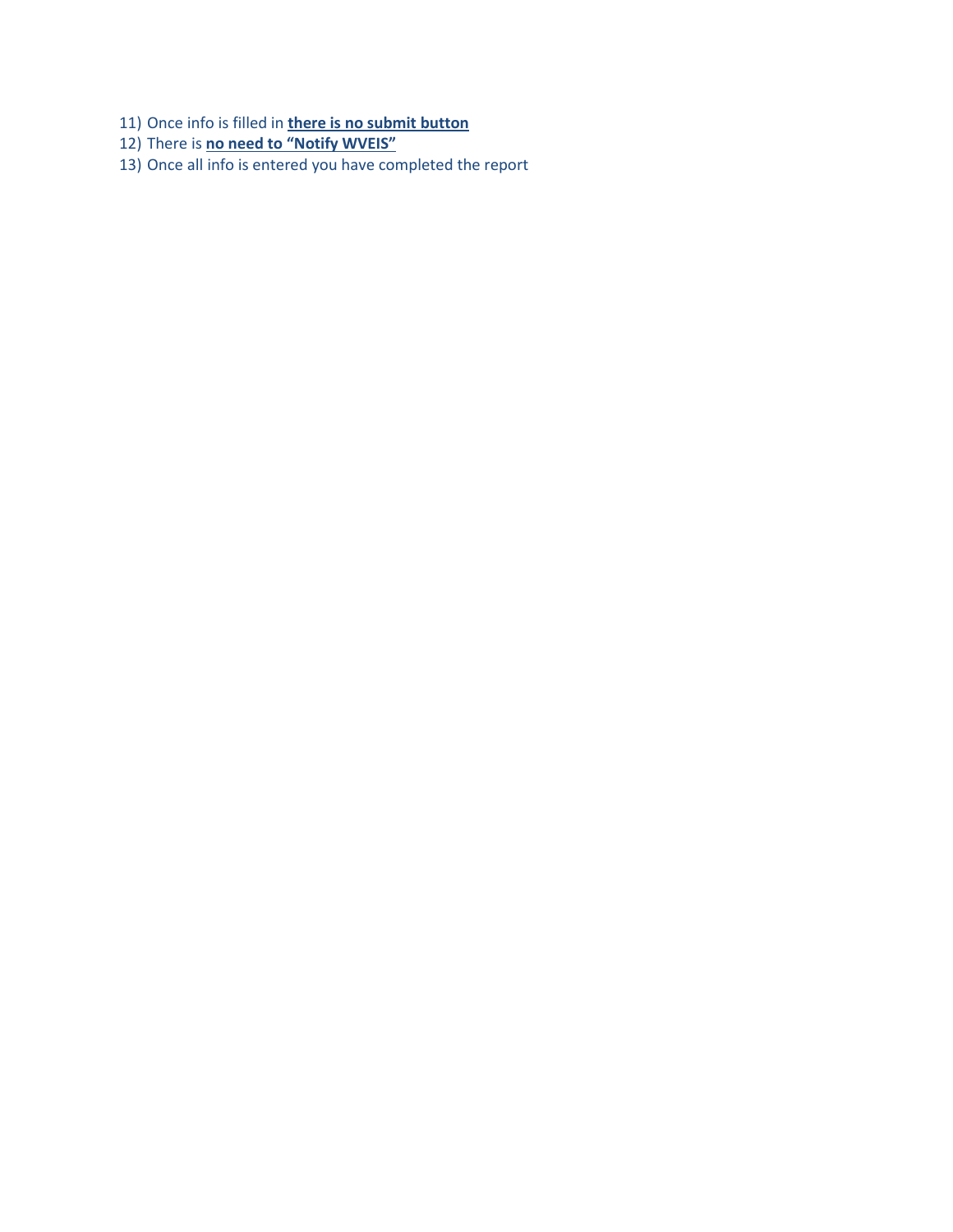#### **Attachment 1**

# **PERSONNEL (In Full-Time Equivalency of Assignment) EMPLOYED TO PROVIDE SPECIAL EDUCATION AND RELATED SERVICES WVDE-ISS-22**

#### *GENERAL INSTRUCTIONS*

Provide the number of full-time equivalent (FTE) personnel *employed* or *contracted* to provide special education and related services on or about the December 1 child count date. The figures must include data from all agencies having responsibility for educating children with disabilities, including personnel employed by private agencies. Report personnel employed to serve students with disabilities ages 3-21 regardless of funding source (i.e., Part B of IDEA, State or local). Do not count teachers and other instructional personnel who serve children from birth through age 2, unless they also serve children with disabilities ages 3 through 21.

Report the FTE on only the percentage of time the special education personnel work specifically with children with disabilities (IDEA) receiving special education and related services. When reporting the SEA or LEA data, the data are rounded to the hundredth decimal place. For example, a special education employee/contractor who works specifically with children with disabilities for 3 hours per day of a 6 hour school day is counted as 0.50 FTE. special education employee/contractor who works 4 hours per day of a 6-hour school day is counted as 0.67 FTE. As another example, if an LEA has two special education employees/contractors who each work with children with disabilities for 4 hours per day of a 6-hour school day, the LEA would report 1.33 FTE (rounding 1.334 to the nearest hundredth decimal place). Decimals may be used. Place zeros (0) in categories where no personnel are employed.

#### **Please note the following:**

- Only personnel providing services to students with disabilities with Individualized Education Programs (IEPs) are included and only for the FTE representing special education services**.**
- Do not count personnel who serve children from birth through age 2, unless they also serve children with disabilities ages 3 through 21.
- FTEs for contracted personnel are included in the report.
- If the position is not covered by the fully certified requirements, report position based on whether the individual meets state certification or licensure requirements.
- If neither the fully certified requirements nor certification or licensure requirements exist for a particular category those personnel are reported as fully certified.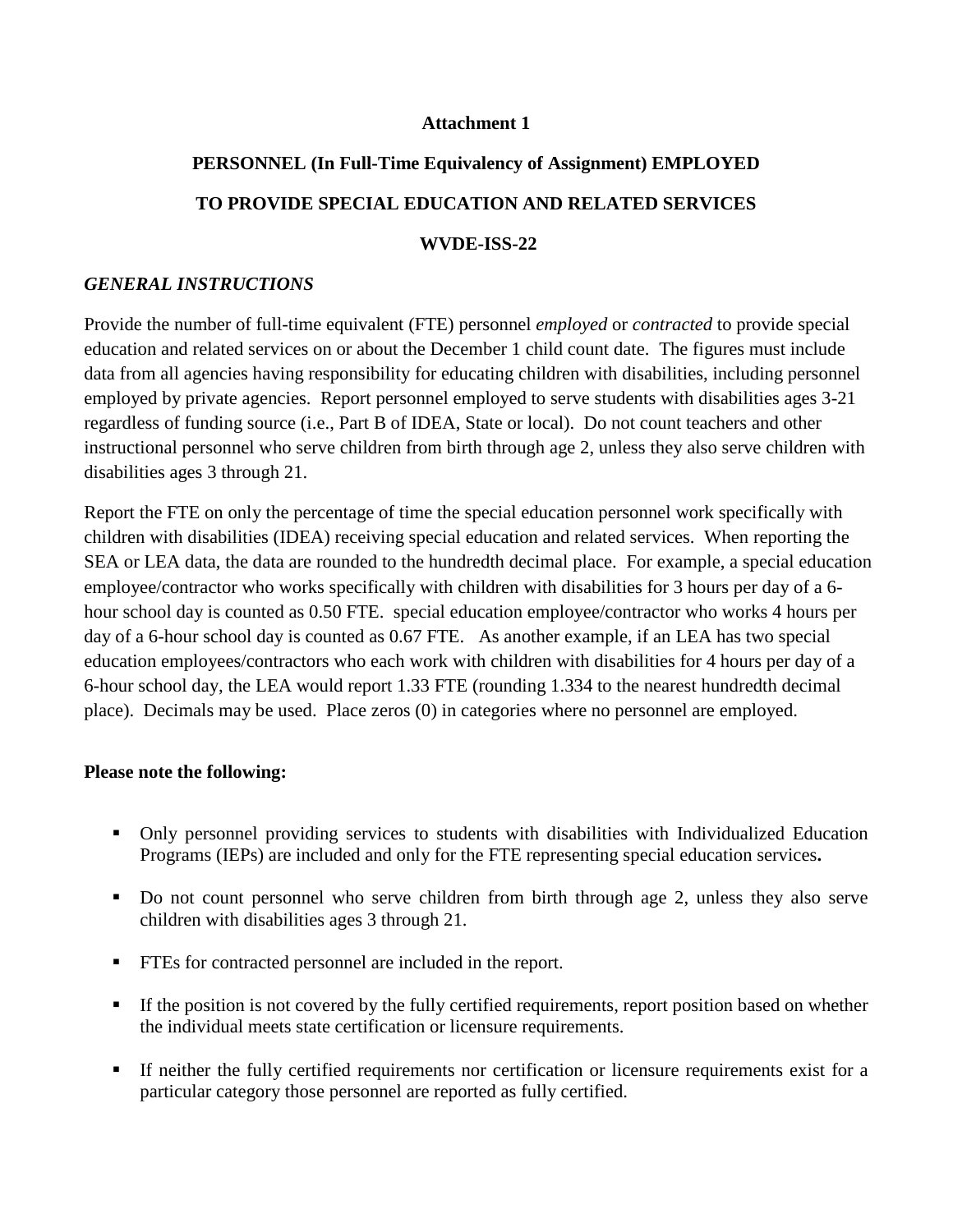# **N070 Special Education Teachers**

*For this section of the personnel report, it will be critical for special education administrators to work with the district personnel director to provide accurate data regarding fully certified status.*

Report the number of FTE Special Education teachers contracted or employed to work with children who are receiving special education, according to whether the special education teachers are identified to be *fully certified* for the capacity in which they serve or not. Teachers reported as *fully certified* must meet the standard based on the definition of fully certified in WVBE Policy 5202: *Minimum Requirements for the Licensure of Professional/Paraprofessional Personnel and Advanced Salary Classifications.*

Special Education teachers include teachers employed to provide special education to children with disabilities, including preschool teachers, itinerant/consulting teachers and home/hospital teachers. This count should include teachers of children with disabilities in separate schools and facilities. This count should not include teachers serving exclusively students identified for gifted services.

Report the status of teachers working with 3 through 5-year-old children with disabilities by selecting Ages 3-to-5 in the Staff Category field. Report these personnel as fully certified if they meet the definition of fully certified. Report teachers working with children ages 6 through 21 by selecting Ages 6-to-21 in the Staff Category field.

When reporting Special Education teachers whose service time is divided between students with disabilities and students in the general population, base the reported FTE on only the percentage of time the Special Education teacher works specifically with students receiving special education and related services.

## **N099 Related Services Personnel**

Report the number of FTE related services personnel, by type of personnel contracted and employed to provide related services for students with disabilities ages 3-21, according to whether they are fully certified for the position held or not. **Note that the count of speech-language pathologists employed has been included in this section.**

For personnel employed or contracted to provide related services on or about December 1, report the number of FTE personnel who are considered fully certified for the position. This category includes: (a) personnel who hold appropriate State certification or licensure for the position held; and (b) personnel who hold positions for which *no* State requirements exist (i.e., no certification or licensure requirements).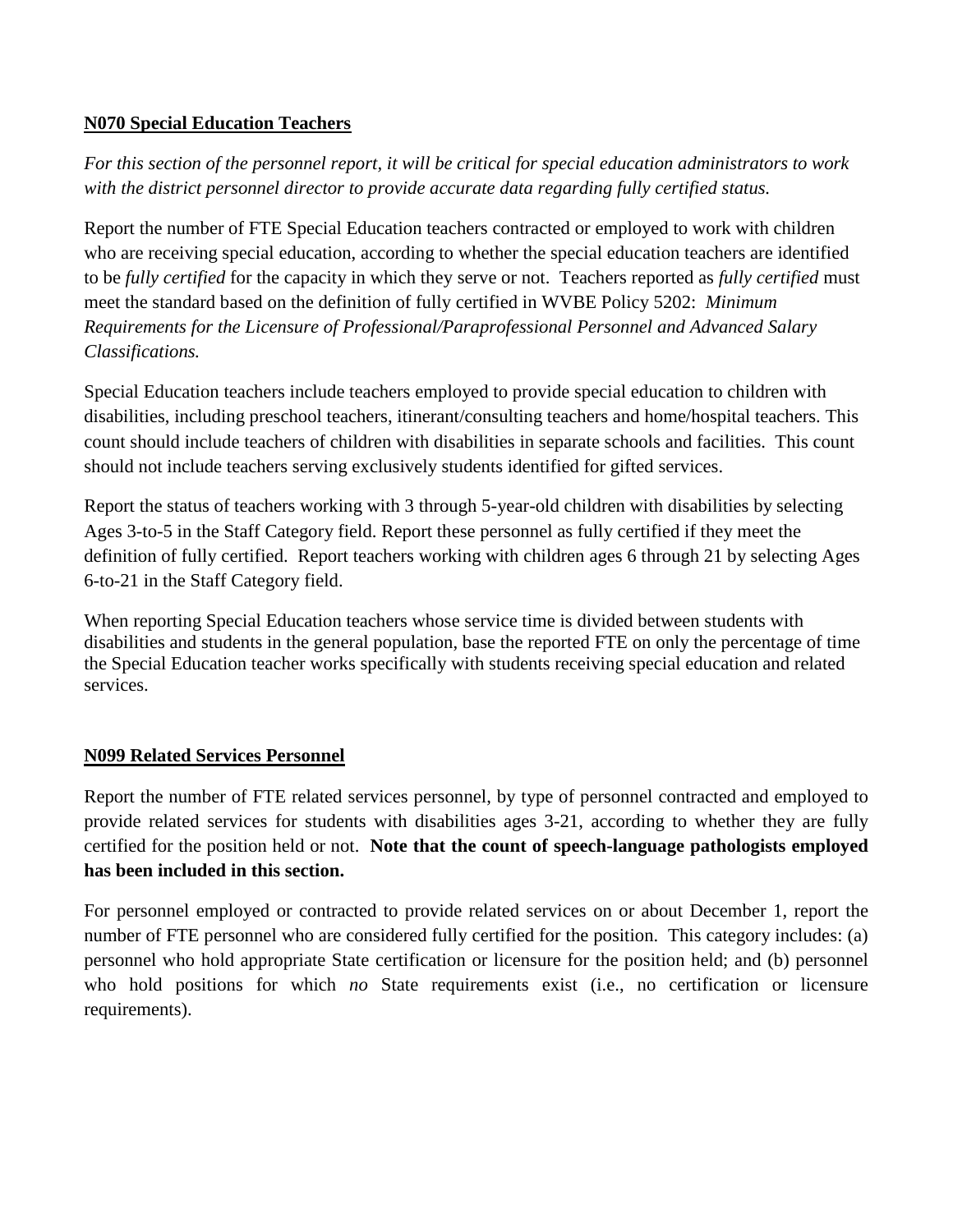For personnel employed or contracted to provide related services on or about December 1, report the number of FTE personnel NOT fully certified; these persons, who may have been employed on an emergency, provisional or other basis, should be reported in this column if they did not hold standard State certification or licensure for the position to which they were assigned, or if they did not meet other existing State requirements for the position**. This includes long-term substitutes.**

For each related services personnel category report the total number of FTE personnel employed to provide related **services to children with disabilities ages 3-21**, **according to whether they are fully certified for the position held or not.**

| Audiologists                 | Report an unduplicated number of the percentage of FTE<br>audiologists who provide services to children with disabilities.                                                                                                                                                                                                                                                                                                                                                                                                                                                                                                                                                                              |
|------------------------------|---------------------------------------------------------------------------------------------------------------------------------------------------------------------------------------------------------------------------------------------------------------------------------------------------------------------------------------------------------------------------------------------------------------------------------------------------------------------------------------------------------------------------------------------------------------------------------------------------------------------------------------------------------------------------------------------------------|
| Speech-Language Pathologists | Report an unduplicated number of the percentage of FTE<br>speech-language pathologists providing services to children with<br>disabilities.<br>Speech Assistants (i.e., personnel with a bachelor's degree in                                                                                                                                                                                                                                                                                                                                                                                                                                                                                           |
|                              | speech pathology or communication disorders from an<br>accredited institution) should be reported Speech-Language<br>Pathologists who are Not Fully Certified.                                                                                                                                                                                                                                                                                                                                                                                                                                                                                                                                          |
| Interpreters                 | Report an unduplicated number of the percentage of FTE<br>interpreters who provide services, as used with respect to<br>children who are deaf or hard of hearing, including oral<br>transliteration services, cued language transliteration services<br>and sign language interpreting services.<br>Please refer to page 56 of the Educational Sign Language<br>Interpreters: Guidance for West Virginia Schools and Districts:<br>Education Sign Language Interpreters Guidance for<br><b>WV Schools</b><br>Educational sign language interpreter is the minimum<br>classification for a qualified educational interpreter. A sign<br>support specialist must now be included in the interpreter count |
|                              | as Not Fully Certified.                                                                                                                                                                                                                                                                                                                                                                                                                                                                                                                                                                                                                                                                                 |
| School Psychologists         | Report an unduplicated number of the percentage of FTE school<br>psychologists who provide psychological services to children<br>with disabilities, including administering psychological and                                                                                                                                                                                                                                                                                                                                                                                                                                                                                                           |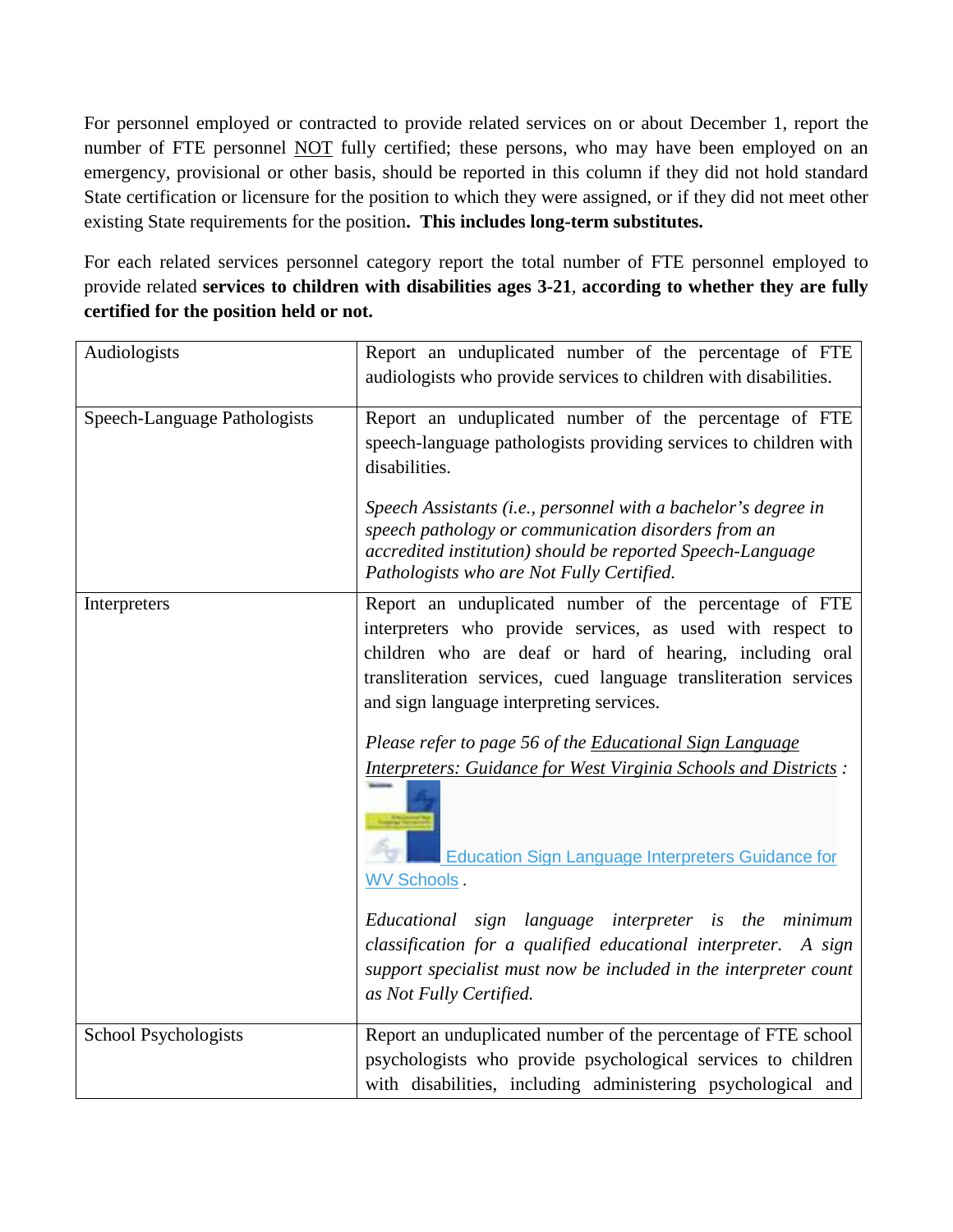|                                    | educational tests and other assessment procedures<br>and<br>interpreting results to determine eligibility.                                                                                                                                                                                        |
|------------------------------------|---------------------------------------------------------------------------------------------------------------------------------------------------------------------------------------------------------------------------------------------------------------------------------------------------|
|                                    | Do NOT include psychologists employed to work with all<br>students, with and without disabilities. Include only those<br>psychologists employed specifically to work with students with<br>disabilities or eligibility determination.                                                             |
| <b>Occupational Therapists</b>     | Report an unduplicated number of the percentage of FTE<br>occupational therapists who provide services to children with<br>disabilities.                                                                                                                                                          |
|                                    | Certified occupational therapy assistants may be reported as<br>Fully Certified since the federal definition does not specify<br>diagnostic or program planning functions.                                                                                                                        |
| <b>Physical Therapists</b>         | Report an unduplicated number of the percentage of FTE<br>physical therapists who provide the services to children with<br>disabilities.                                                                                                                                                          |
|                                    | Because physical therapy assistants do not meet the diagnostic<br>and planning requirements under federal definition, they should<br>not be reported under the Physical Therapist category. In some<br>cases, PT assistants may be appropriately reported under the<br>paraprofessional category. |
| <b>Physical Education Teachers</b> | Report an unduplicated number of the percentage FTE physical                                                                                                                                                                                                                                      |
|                                    | education teachers and recreation and therapeutic                                                                                                                                                                                                                                                 |
|                                    | recreation specialists who provide special physical education,                                                                                                                                                                                                                                    |
|                                    | adaptive physical education, movement education or motor<br>development to children and youth with disabilities.                                                                                                                                                                                  |
| <b>Social Workers</b>              | Report an unduplicated number of the percentage of FTE social<br>workers who provide the services to children with disabilities.                                                                                                                                                                  |
|                                    | Do NOT include social workers employed to work with all<br>students, with and without disabilities. Include only those social<br>workers employed specifically to work with students with<br>disabilities.                                                                                        |
| <b>Medical/Nursing Services</b>    | Report an unduplicated number of the percentage of FTE<br>personnel providing medical/nursing services. Include medical<br>services for diagnostic and evaluation purposes provided to                                                                                                            |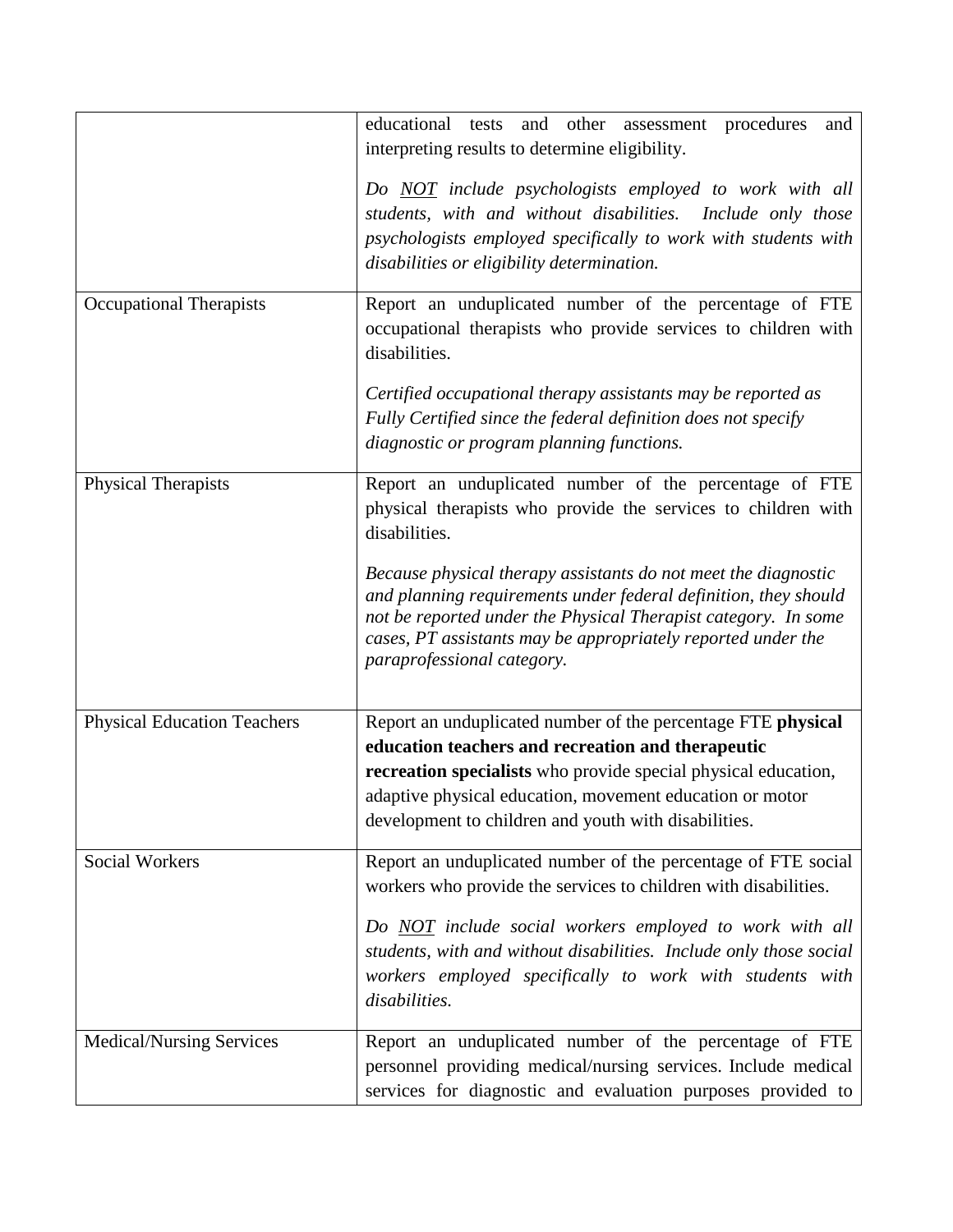|                          | determine whether a student has a disability and the nature and<br>extent of the special education and related services that the<br>student needs. Also include personnel who provide nursing<br>services designed to enable a student with a disability to receive<br>FAPE as described in the child's IEP, with the exception of<br>services related to medical devices that are surgically implanted<br>(e.g., cochlear implants). |
|--------------------------|---------------------------------------------------------------------------------------------------------------------------------------------------------------------------------------------------------------------------------------------------------------------------------------------------------------------------------------------------------------------------------------------------------------------------------------|
| Counselors               | Report an unduplicated number of the percentage of FTE<br>counselors and rehabilitation counselors.                                                                                                                                                                                                                                                                                                                                   |
|                          | Include school counselors and rehabilitation counselors who                                                                                                                                                                                                                                                                                                                                                                           |
|                          | provide services in individual or group sessions that focus                                                                                                                                                                                                                                                                                                                                                                           |
|                          | specifically on career development, employment preparation,<br>achieving independence and integration in the workplace and<br>community of a student with a disability. The term also includes<br>vocational rehabilitation services provided to a student with<br>disabilities by vocational rehabilitation programs funded under<br>the Rehabilitation Act of 1973, as amended.                                                     |
|                          | Do NOT include counselors employed to work with all students,<br>with and without disabilities. Include only counselors who are<br>employed specifically to work with students with disabilities.                                                                                                                                                                                                                                     |
| Orientation and Mobility | Report an unduplicated number of the percentage of FTE<br>personnel providing orientation and mobility services.                                                                                                                                                                                                                                                                                                                      |
|                          |                                                                                                                                                                                                                                                                                                                                                                                                                                       |

# **N122 Paraprofessionals**

This section is for reporting the number of FTE Special Education paraprofessionals (teacher aides) contracted or employed to work with students with disabilities, according to whether they are qualified for the position held or not. Report paraprofessionals who work with 3 through 5-year-old children with disabilities separately from paraprofessionals who work with students ages 6 through 21.

Paraprofessionals are employees who provide instructional support, including those who:

(1) provide one-on-one tutoring if such tutoring is scheduled at a time when a student would not otherwise receive instruction from a teacher, (2) assist with classroom management, such as organizing instructional and other materials, (3) provide instructional assistance in a computer laboratory, (4) conduct parental involvement activities, (5) provide support in a library or media center,